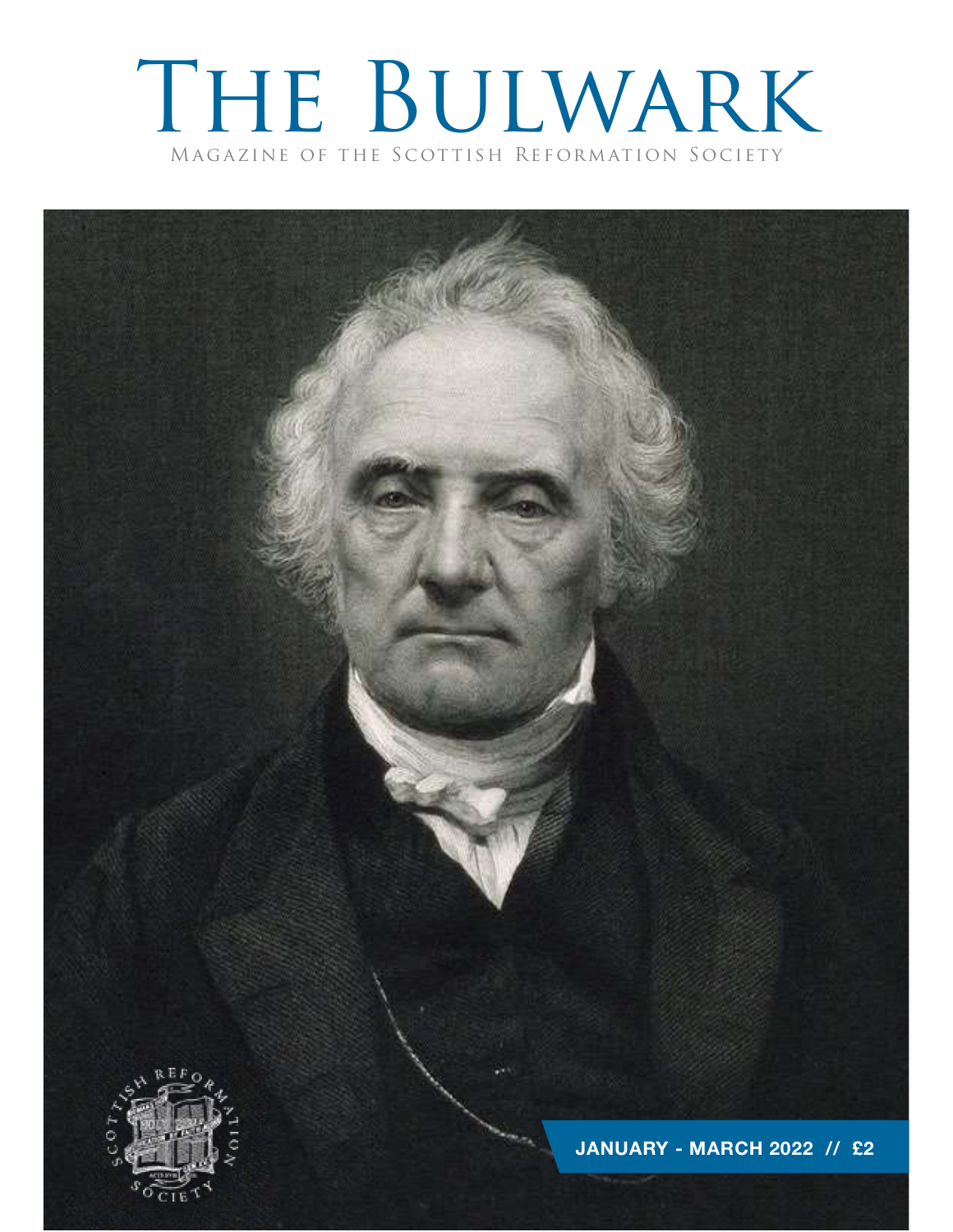## » Rev John Keddie

- 
- » Mr Allan McCulloch
- » Rev John Keddie<br>Vice-Chairman<br>Mr Allan McCulloch<br>Secretary<br>Reasurer<br>Treasurer<br>Mr Hugh Morrison » Mr Allan McCulloch<br>Secretary<br>Rev Douglas Somers<br>Treasurer<br>» Mr Hugh Morrison » Rev Douglas Somerset
	-

CO-OPERATION<br>CO-OPERATION and the Society may obtained the COST SOFT HE SOCIETY<br>operate with Churches and with other Societies — and those principles held in common by<br>whose objects are in harmony with its own. ———————————

- 
- » Rev Alasdair Macleod
- 
- » Rev Maurice Roberts
- » Mr Matthew Vogan

Chairman<br>
» Rev John Keddie<br>
Woe-Chairman<br>
» Mr Allan McCulloch<br>
» Rev Aasdair Macleod<br>
» Rev Douglas Somerset<br>
» Rev Maurice Roberts<br>
» Rev Douglas Somerset<br>
» Mr Marthew Vogan<br>
» Mr Hugh Morrison<br>
» Mr Mathew Vogan<br>
» Mr » Rev Alasdair Macleod<br>
» Rev Maurice Roberts<br>
» Mr Matthew Vogan<br>
» Mr Matthew Vogan<br>ECTS OF THE SOCII<br>Dropagate the evangel Mr Matthew Vogan<br>
My may co-<br>
(a) To propagate the evange<br>
of those principles held in<br>
the Societies<br>
the Societies<br>
the Societies<br>
the Societies<br>
(b) To diffuse sound and Societies<br>
(b) To diffuse sound and Societies<br>
(c



# The Christian Good<br>of Scotland?

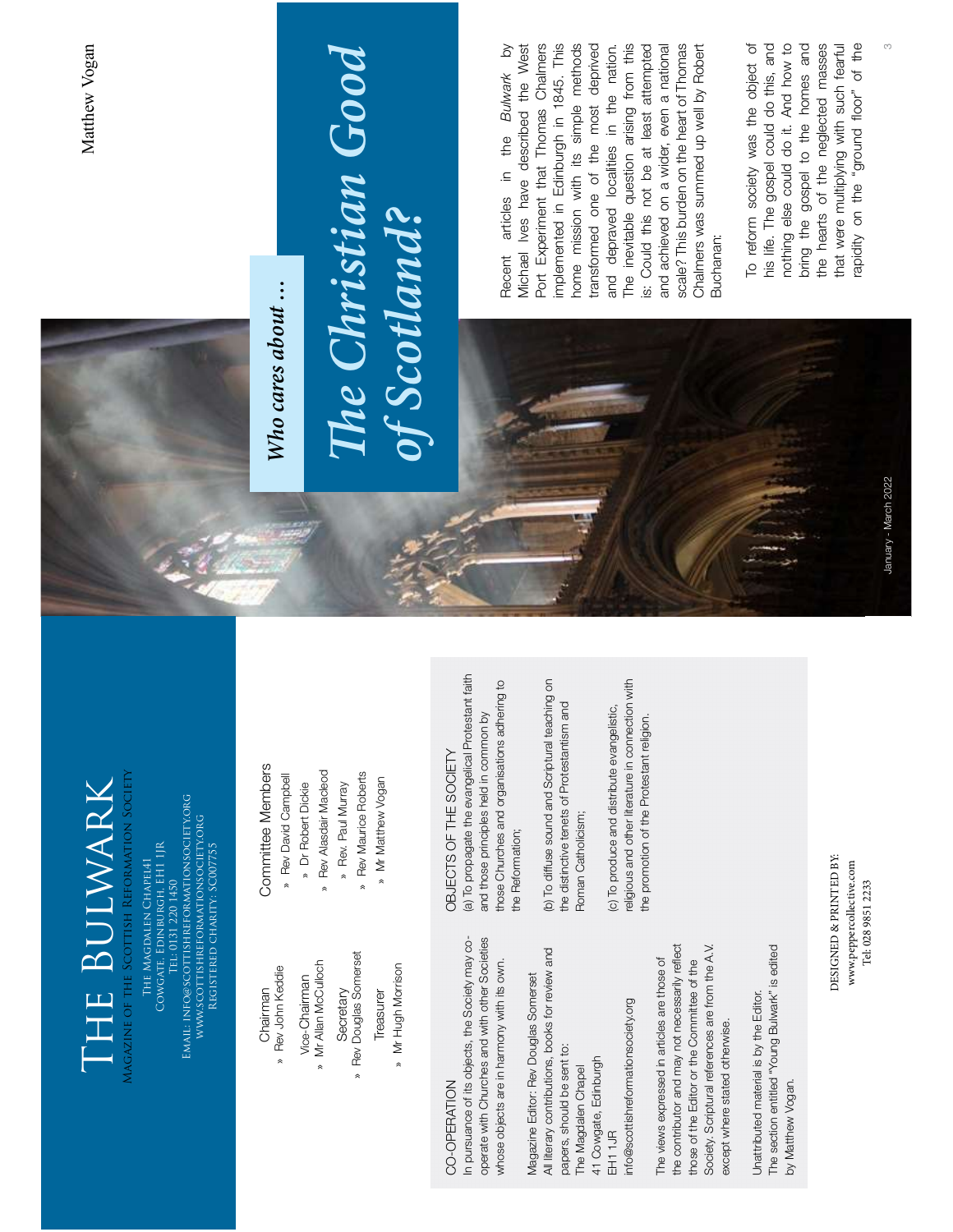—



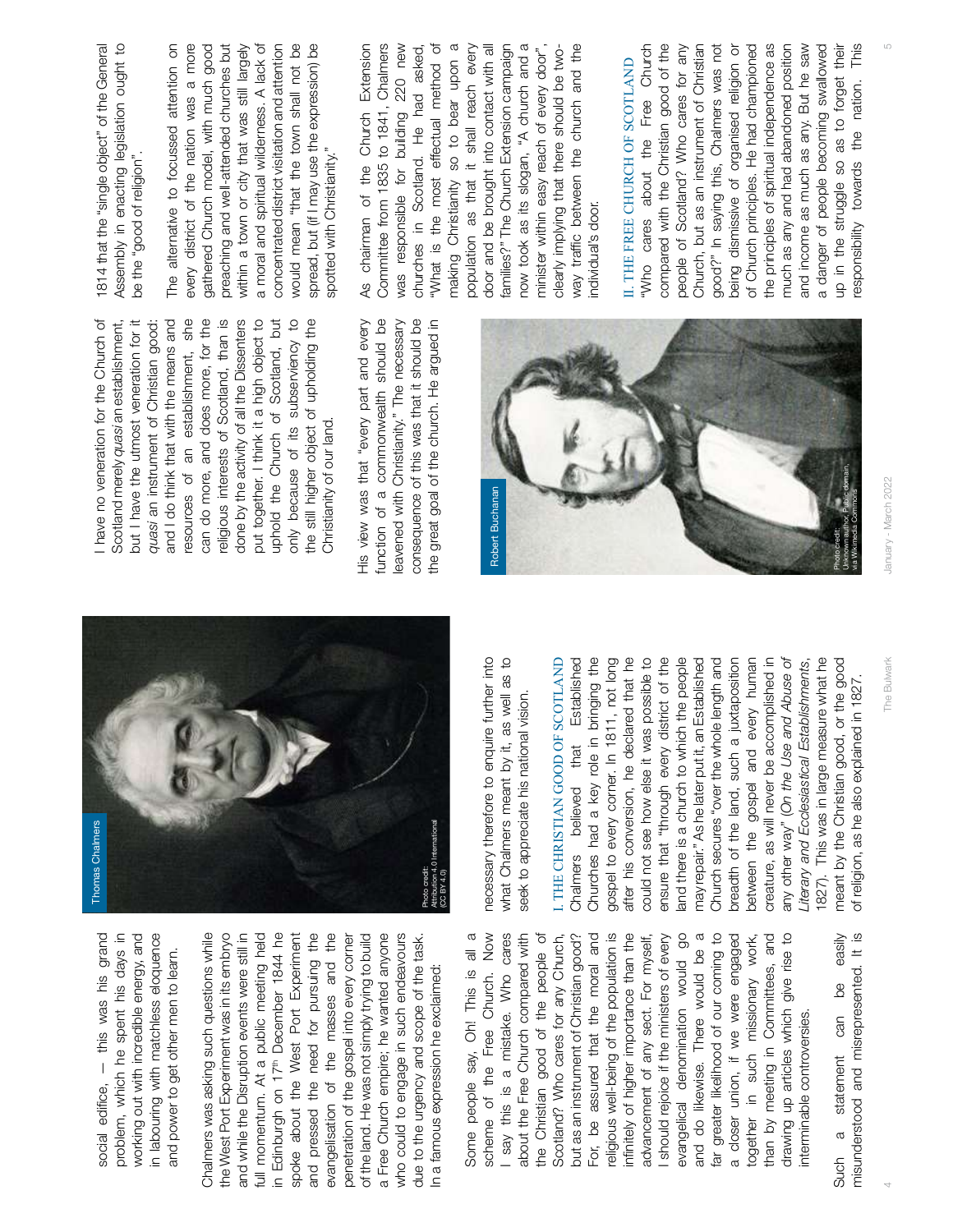concern was not unique to Chalmers. Thomas Brown expresses the same thought in the following way in 6 The Bulwark January - March 2022 7 The Annals of the Free Church: It was a great thing for the Church to have lifted up such a testimony; but it was, at the same time, all-important that no wrong use should be made of what had been done. If the Free Church, for example, had attempted to live on the past, and Äght over again for ever the old battles of the Disruption, the greatest injury would have been done both to herself and to the grand truths for which she had contended. Better than these vain contentions – better far than all other arguments – would be the spectacle of ministers and elders throwing themselves with energy into their own proper work, and manifesting the presence of Christ Himself in the Free Church as her living Head – the source of that spiritual power which she was enabled to put forth; most earnestly was she urged to make this the great object of her eorts and her prayers. Brown and Chalmers were concerned lest they had merely a paper church of zealously held documents and principles but little practical expression of the consequences of such truths. As Brown puts it, Chalmers "would fain save his Church from sectarian narrowness". Too often this had been the result of separation from the national Church. It was with such motives that Chalmers said, "Who cares about the Free Church compared with the Christian good of the people of Scotland?" Part of the beneÄt of the Disruption had been that the Free Church could pursue the work of church extension with even greater energy and vigour and without the restrictions and opposition that had previously been experienced. Brown reÅected further on this as follows. It would, indeed, have been a miserable result if the doctrine of Christ's headship, which the Church had defended at such cost, had been taken apart from its practical inÅuences and set up as the mere shibboleth of a sect – a form of words from which the life and the power had departed…With the sacriÄces of the Disruption in view, they were thrown back on the great realities of faith and hope, seeking that Christ their Master might be with them in the day of trial. But in after times, when the struggle was over, the danger was that the truth might be retained as the mere badge of a Church denomination, while its vital inÅuence might have gone. It was to guard against such defections that the warnings of Dr Chalmers and others were directed. We had better work to do than to be for ever assailing the Establishment which we had left, and exposing the Erastian encroachments of the State. III. OTHER FREE CHURCH LEADERS Others maintained a similar outlook. Rev. John Sym, of Free Greyfriars, Edinburgh uttered his earnest desire "that the Church which has been so eminent in Äghting the battles of the faith should be no less distinguished in the way of doing good" in "scattering the Gospel blessings of holiness, peace, and everlasting life among the destitute around them." "I would despair for my Church, if we were to lie upon our oars, resting on the mere evidence which historical documents, or transactions founded on historical documents, may aord," said Dr Candlish. He went on as follows. I should despair of our having God's blessing on any steps we took … if we were to rely on such evidence, solely to prove our identity with the Church of Scotland from the beginning. No, sir, it is not by raking up musty documents; it is not by going back to old testimonies … that we are to establish really our claim to be the living representatives of our forefathers; but by showing that we have the life in us – that we are alive to the exigencies of the times in which our lot is cast, and that we are prepared to take the full responsibility of the Church of Scotland in reference to dealing with the spiritual wants of our countrymen everywhere. Director of the Commercial Bank of Scotland, Robert Paul was a prominent elder who laboured in the cause of the Disruption. He is one of the centralÄgures in David Octavius Hill's famous painting of the Ärst General Assembly of the Free Church of Scotland. His thoughts ran along the same lines as others. Much as I love the Free Church – much as I am interested in all her doings – strongly attached as I feel to her principles, and greatly as I will ever rejoice in the testimony to vital and Scriptural truths which she has been honoured and enabled to bear, I look on all this as comparatively nothing, unless our Church shall be made a great instrument for maintaining and extending the cause of sound religion and vital godliness in the land. Much was indeed done. It did not take long for a similar "West Port experiment" in Glasgow to bear fruit in a district called the Wynds. Within a short period twenty additional Free Church congregations were formed in the Presbytery of Glasgow. Here was simple spiritual labour transforming the most degraded parts of Victorian Scotland. Dundee, Aberdeen, and other towns witnessed similar endeavours. The Convener of the Home Mission Committee Church was Dr Roxburgh. He asserted that the Church "was not su

that the Church "was not sufficiently aware<br>that the Church "was not sufficiently aware<br>user which shee heard of sitial<br>due to these terminal operations. He could<br>due to these terminal operations, which<br>mame twenty-six of